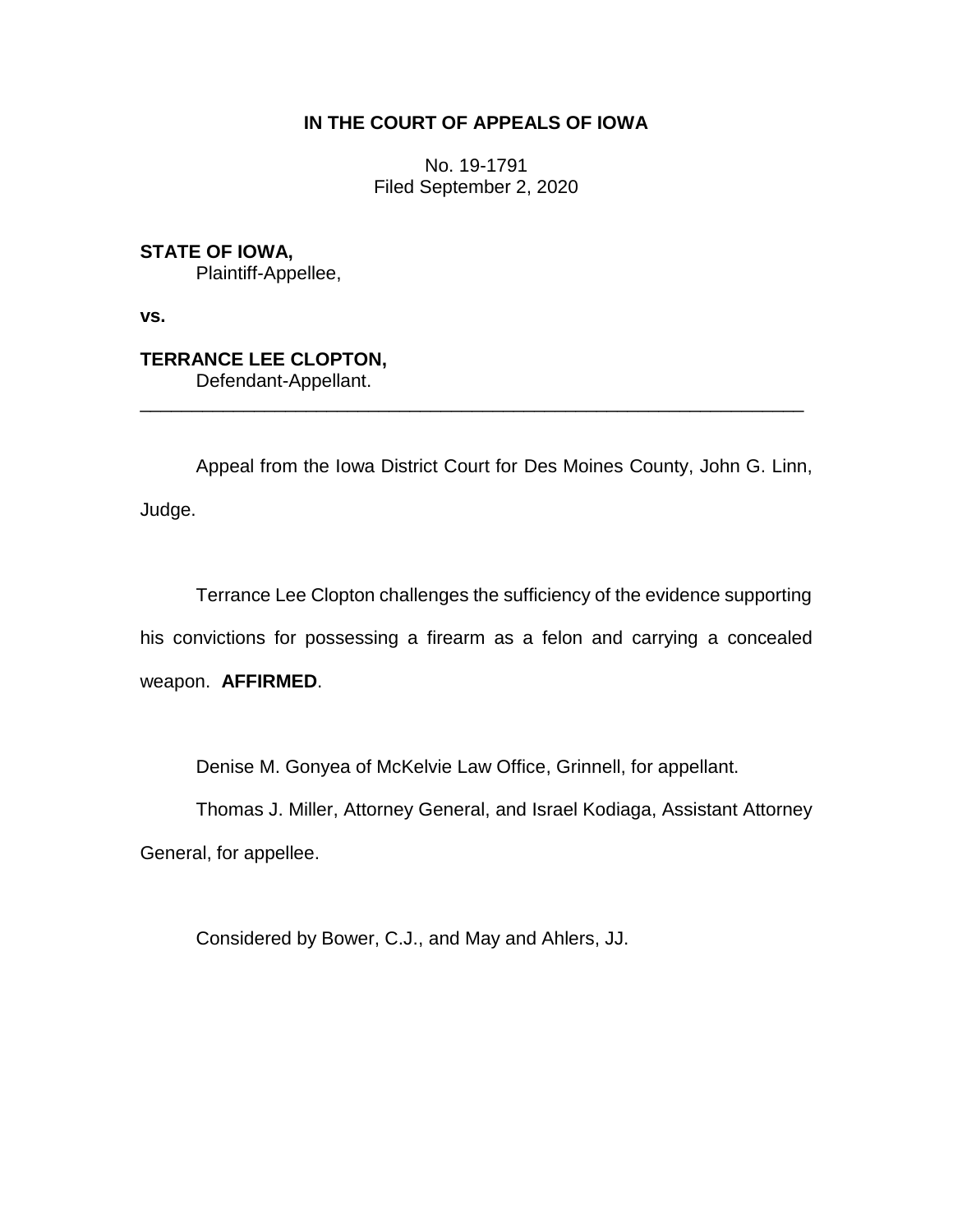#### **AHLERS, Judge.**

Following a jury trial, Terrance Lee Clopton was convicted of possessing a firearm as a felon (count I) and carrying a concealed weapon (count II). Iowa Code §§ 724.4, .26 (2019). On appeal, he challenges the sufficiency of the evidence supporting both convictions.

### **I. Factual Background.**

Around 8:20 in the morning of June 18, 2019, a woman having her morning coffee in Burlington heard a commotion outside her house. She looked outside and witnessed three men having a verbal altercation. One of the men was Clopton, who was wearing a black polo shirt, jeans, and a black ball cap.

Clopton and one of the other men (described as the tall man) appeared to be acting aggressively toward the third man (described as the shorter man). At some point during the altercation, the shorter man was told "you don't need that," and he set a handgun down on the street. The witness then saw Clopton pick up the handgun, tuck it in the waistband at the front of his pants, and walk away from the scene. Upon seeing the gun, the witness called police. Before police arrived, Clopton went into a nearby convenience store, bought some items, placed them in a white bag, and left. He returned to the scene outside the witness's house, coming back into view of the witness. Upon his return, Clopton was not wearing a shirt. When the police arrived, one officer saw Clopton and the tall man walking in the street, with the tall man carrying a white bag. Before the officer could get out of the officer's vehicle and approach the men, the tall man walked off the street and set the bag down near a telephone pole. Subsequent investigation resulted in police officers looking in the white shopping bag and discovering a handgun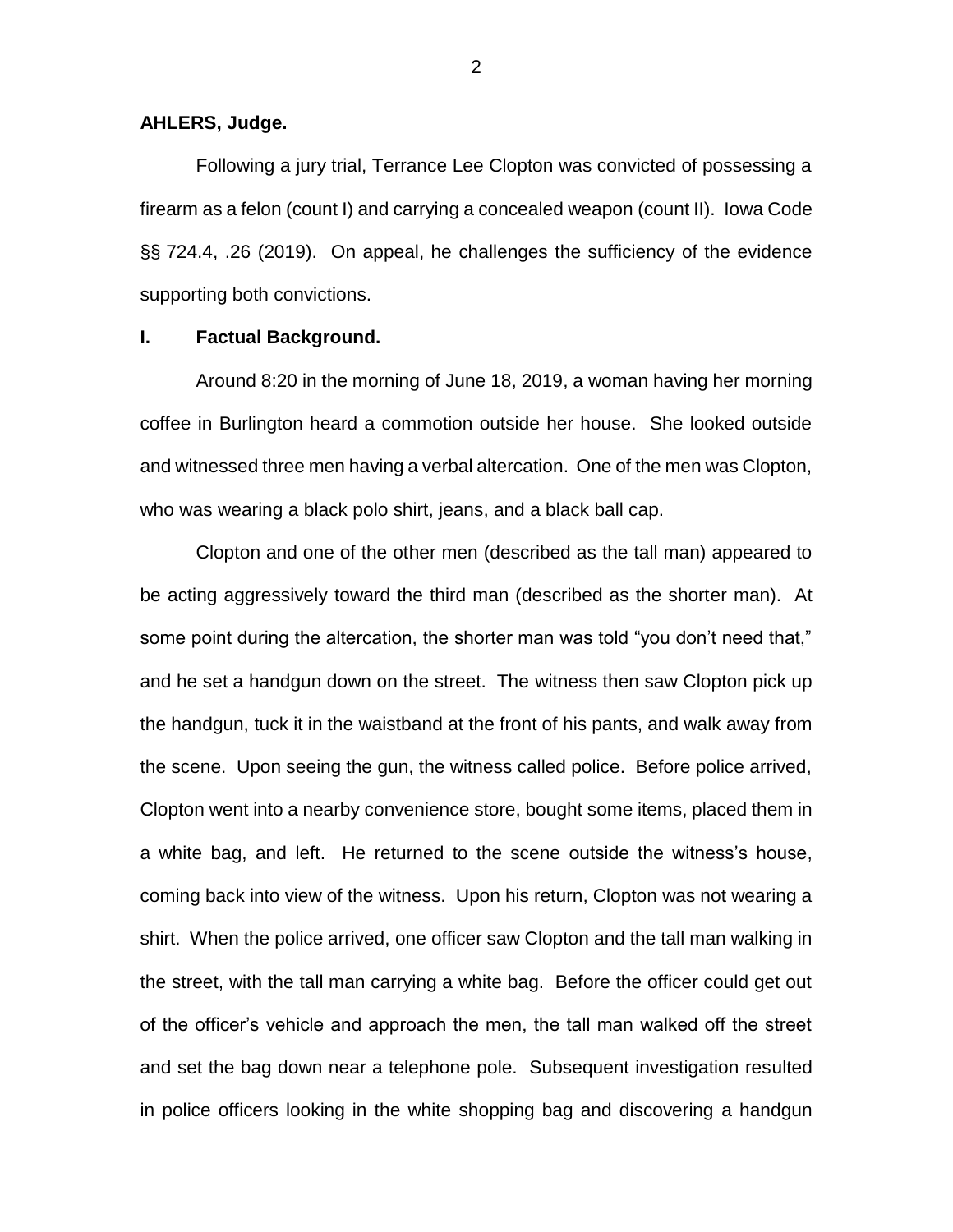wrapped in a black polo shirt along with unopened items consistent with those purchased by Clopton at the convenience store. Clopton did not have his shirt or the handgun on him when police arrived. Determining that all three men involved were convicted felons and had each possessed the gun, all three were charged with possessing a firearm as a felon and carrying weapons. As noted, Clopton was convicted of both charges.

#### **II. Error Preservation.**

Before proceeding to the merits, we must first address whether Clopton has preserved error on his claims. To preserve error on a claim of insufficient evidence, Clopton was required to make a motion for judgment of acquittal at trial that identified the specific grounds raised on appeal. *See State v. Truesdell*, 679 N.W.2d 611, 615 (Iowa 2004). Error is not preserved on a sufficiency-of-theevidence issue when a defendant makes a "motion for judgment of acquittal but fails to identify specific elements of the charge not supported by the evidence." *State v. Albright*, 925 N.W.2d 144, 150 (Iowa 2019). There is an exception to this error preservation rule when "grounds for a motion were obvious and understood by the trial court and counsel." *Id*. (quoting *State v. Williams*, 695 N.W.2d 23, 27 (Iowa 2005)).

Here, Clopton's counsel made a motion for judgment of acquittal during trial. In its entirety, the motion stated: "Your Honor, the defense moves for directed verdict, basis the [S]tate's failure to make a prima facie case." The State contends this did not preserve error because the motion did not adequately identify specific elements of the charges not supported by the evidence. We address the State's contention separately for each charge.

3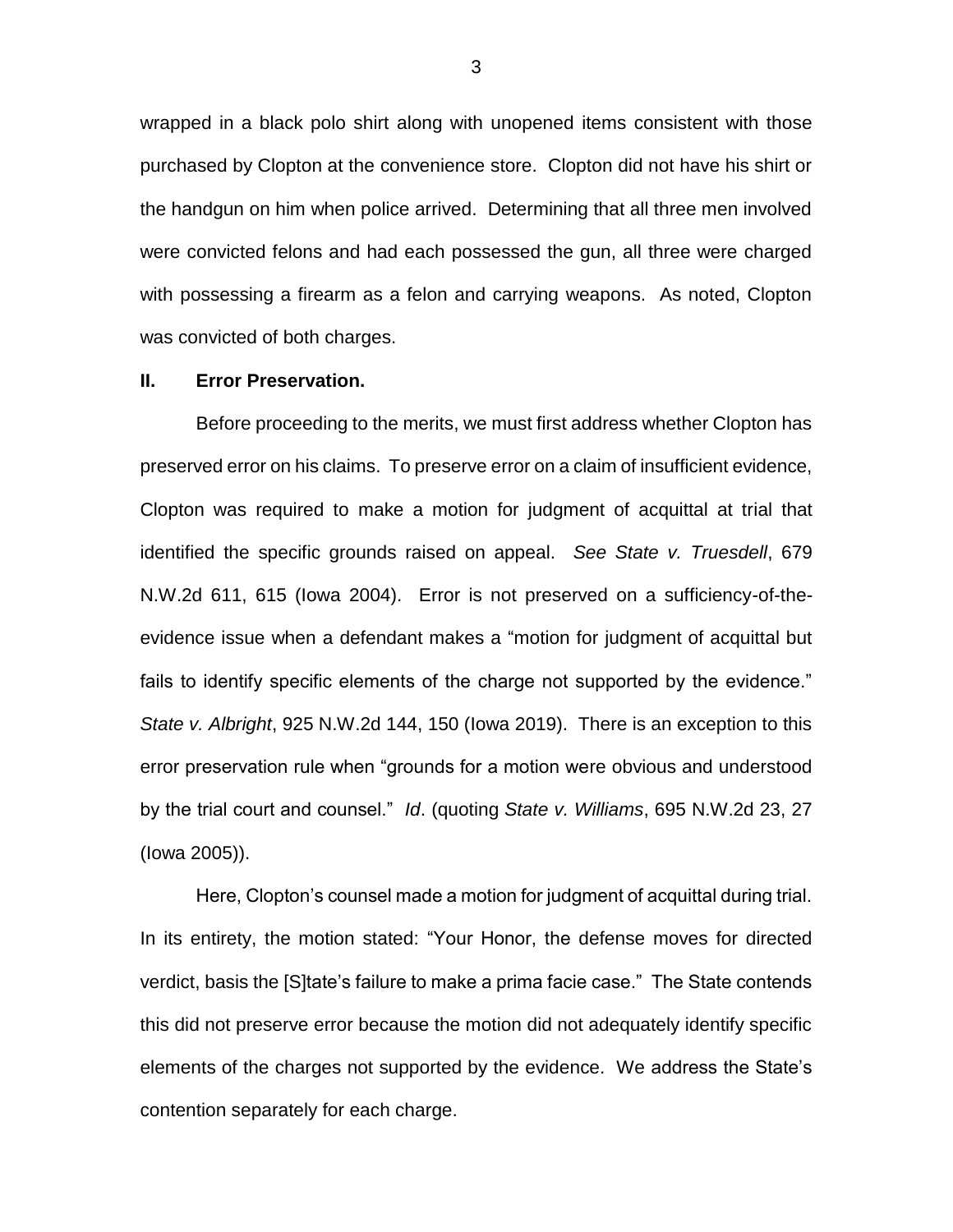### **A. Possessing a Firearm as a Felon.**

On the felon-in-possession charge, Clopton's motion did not identify the elements for which he claimed the State's evidence to be lacking, so his motion would not preserve error on this count if it were not for an exception. As noted, there is an exception to our error preservation rules regarding challenges to the sufficiency of the evidence when grounds for a motion for judgment of acquittal are "obvious and understood by the trial court and counsel." *Id.* (quoting *Williams*, 695 N.W.2d at 27). When the parties stipulate to all other elements of the offense, leaving only one element to resolve, it becomes sufficiently obvious and understood that a motion for judgment of acquittal based on insufficient evidence is targeted at the element left to be resolved so as to preserve error. *Williams*, 695 N.W.2d at 27–28.

For the felon-in-possession charge, the parties agreed there were two elements:

1. On or about June 18, 2019, the defendant knowingly had under his dominion and control, or knowingly transported a firearm.

2. The defendant previously was convicted of a felony.

As in *Williams*, the parties stipulated to one of the elements, leaving only one element in dispute. *See id.* at 28. In this case, Clopton stipulated to a previous felony conviction, so only the first element remained in dispute. While it is a close  $call<sub>1</sub><sup>1</sup> because there was only one element left in dispute, Clopton's non-specific$ 

 $\overline{a}$ 

4

<sup>&</sup>lt;sup>1</sup> It is a close call because, while there was only one element left in dispute, that element contained multiple concepts. Was Clopton's challenge to the remaining element targeted at the sufficiency of the evidence supporting a finding the item was under his dominion? The item was under his control? The item was transported by him? The item was a firearm? He acted knowingly? Given the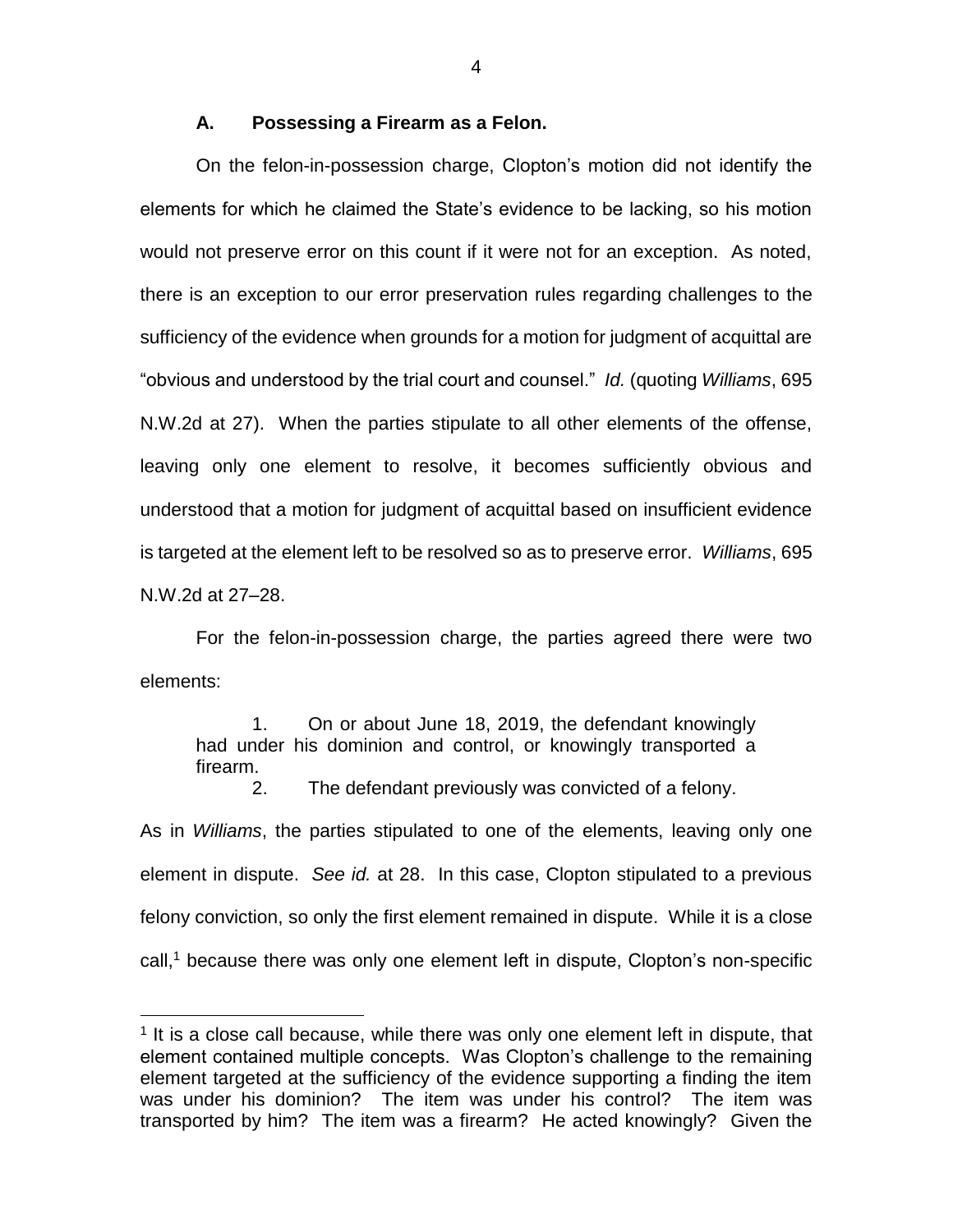motion on this count had to have been targeted at that element. Therefore, error was preserved on his challenge to the sufficiency of the evidence supporting that element.

# **B. Carrying a Concealed Weapon.**

Unlike the charge in count I, the carrying-weapons charge contained three elements,<sup>2</sup> none of which involved a stipulation of the parties. Due to all three elements being in dispute, Clopton's non-specific motion in arrest of judgment did not adequately identify which of the elements he claimed to be lacking sufficient evidentiary support. Therefore, Clopton failed to preserve error on his challenge to the sufficiency of the evidence on this charge, and we will not address it further. *See Albright*, 925 N.W.2d at 150.

## **III. Standard of Review.**

 $\overline{a}$ 

Claims of insufficient evidence are reviewed for correction of legal error. *State v. Schiebout*, 944 N.W.2d 666, 670 (Iowa 2020). "We will uphold the verdict on a sufficiency-of-evidence claim if substantial evidence supports it." *Id*. "Evidence is substantial 'if, when viewed in the light most favorable to the State, it can convince a rational jury that the defendant is guilty beyond a reasonable

multiple concepts yet to be resolved in this remaining element, Clopton arguably did not preserve error on this charge. In spite of the close call, we find Clopton preserved error on this issue and address the merits on this charge. Nevertheless, best practices dictate a defendant should "identify specific elements of the charge not supported by the evidence" when making a motion for judgement of acquittal. *Albright*, 925 N.W.2d at 150.

 $2$  The jury instructions set out the elements of the carrying-weapons charge:

<sup>1.</sup> On or about June 18, 2019, the defendant was armed with a pistol or a revolver.

<sup>2.</sup> The pistol or revolver was concealed on or about the defendant's person.

<sup>3.</sup> The pistol or revolver was a dangerous weapon.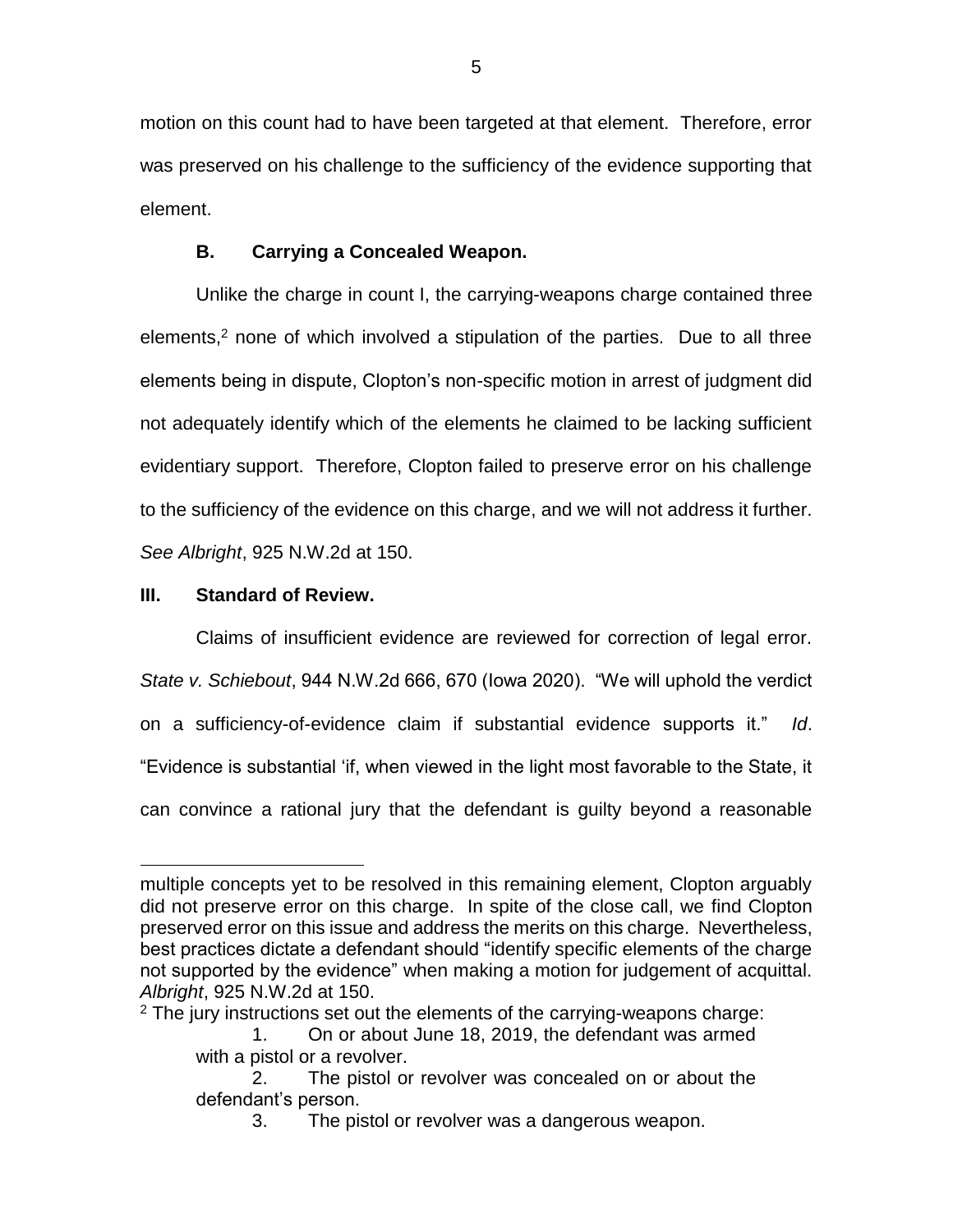doubt.'" *Id*. (quoting *State v. Trane*, 934 N.W.2d 447, 455 (Iowa 2019)). All evidence is considered, not just the evidence supporting the verdict. *State v. Huser*, 894 N.W.2d 472, 490 (Iowa 2017). "Evidence is not insubstantial merely because we may draw different conclusions from it; the ultimate question is whether it supports the finding actually made, not whether the evidence would support a different finding." *Brokaw v. Winfield-Mt. Union Cmty. Sch. Dist.*, 788 N.W.2d 386, 393 (Iowa 2010) (quoting *Raper v. State*, 688 N.W.2d 29, 36 (Iowa 2004)).

### **IV. Sufficiency of the Evidence.**

We now turn to the merits of Clopton's challenge to the sufficiency of the evidence supporting his conviction for possessing a firearm as a felon. As previously noted, Clopton only challenges the element requiring the State to prove Clopton knowingly had a firearm "under his dominion and control" or knowingly transported a firearm. Our appellate courts "have long held that 'dominion and control' may be shown by constructive, as well as actual, possession." *State v. Turner*, 630 N.W.2d 601, 609 (Iowa 2001). Cases involving possession of firearms apply the same standard for determining possession as used in cases involving possession of drugs. *See, e.g.*, *State v. Reed*, 875 N.W.2d 693, 707–08 (Iowa 2016). A person has actual possession when the item at issue is found on the person, or it was on the person "at some point in time." *State v. Thomas*, 847 N.W.2d 438, 442 (Iowa 2014). Constructive possession occurs when a person has knowledge of the presence of the contraband and has the authority or right to maintain control of it. *State v. Maxwell*, 743 N.W.2d 185, 193 (Iowa 2008).